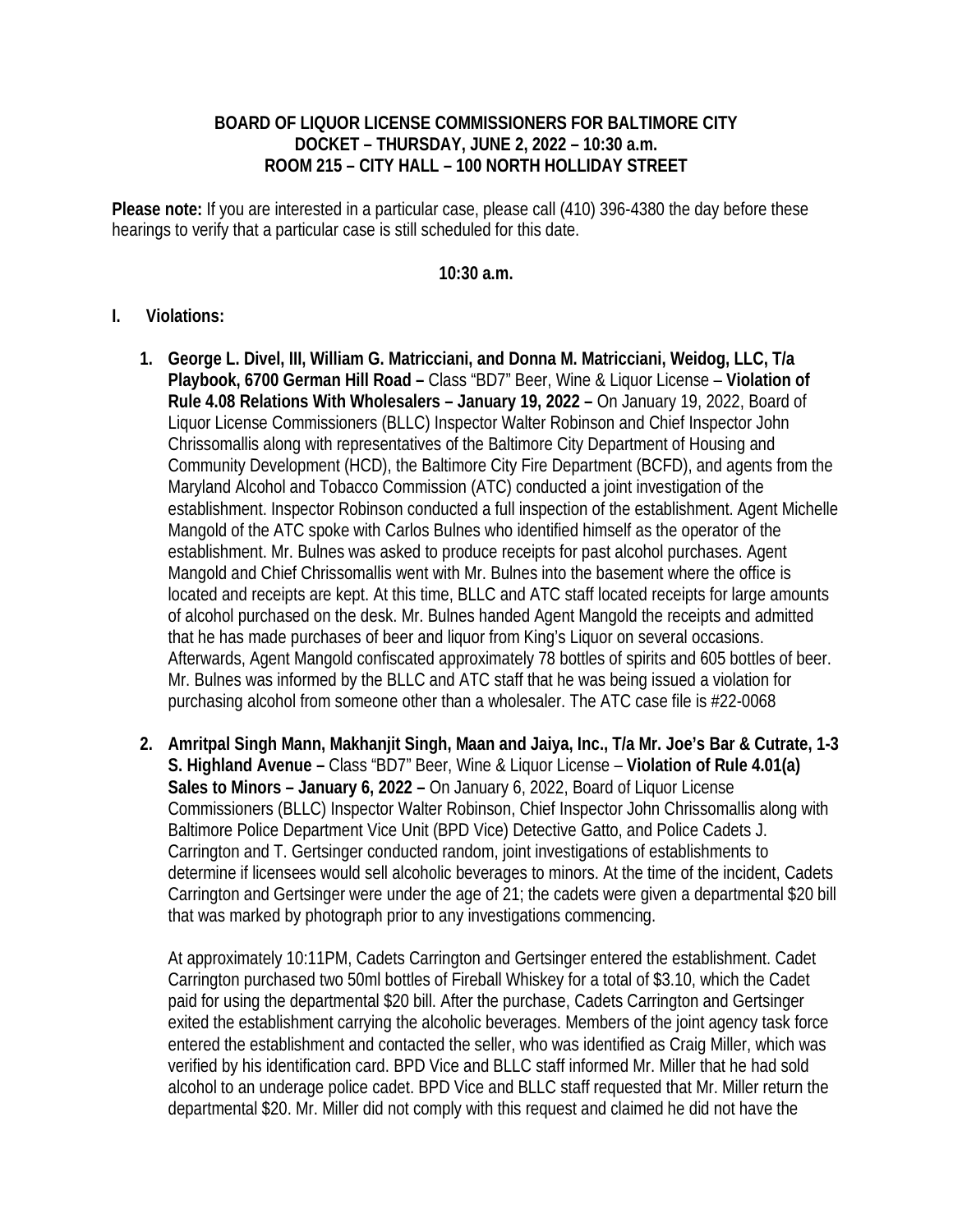departmental \$20 bill. Detective Gatto and Chief Inspector Chrissomallis conducted a search of the cash register, which was recorded via Police body-worn camera (BWC). The alcoholic beverages and change from the transaction was returned to the establishment. The departmental \$20 bill was not recovered. A BLLC violation was issued for sales to a minor, non-cooperation due to failure to produce the departmental \$20 bill, and making a false statement. The joint agency task force departed without further incident.

**Violation of Rule 3.02 Cooperation – January 6, 2022 –** On January 6, 2022, Board of Liquor License Commissioners (BLLC) Inspector Walter Robinson, Chief Inspector John Chrissomallis along with Baltimore Police Department Vice Unit (BPD Vice) Detective Gatto, and Police Cadets J. Carrington and T. Gertsinger conducted random, joint investigations of establishments to determine if licensees would sell alcoholic beverages to minors. At the time of the incident, Cadets Carrington and Gertsinger were under the age of 21; the cadets were given a departmental \$20 bill that was marked by photograph prior to any investigations commencing.

At approximately 10:11PM, Cadets Carrington and Gertsinger entered the establishment. Cadet Carrington purchased two 50ml bottles of Fireball Whiskey for a total of \$3.10, which the Cadet paid for using the departmental \$20 bill. After the purchase, Cadets Carrington and Gertsinger exited the establishment carrying the alcoholic beverages. Members of the joint agency task force entered the establishment and contacted the seller, who was identified as Craig Miller, which was verified by his identification card. BPD Vice and BLLC staff informed Mr. Miller that he had sold alcohol to an underage police cadet. BPD Vice and BLLC staff requested that Mr. Miller return the departmental \$20. Mr. Miller did not comply with this request and claimed he did not have the departmental \$20 bill. Detective Gatto and Chief Inspector Chrissomallis conducted a search of the cash register, which was recorded via Police body-worn camera (BWC). The alcoholic beverages and change from the transaction was returned to the establishment. The departmental \$20 bill was not recovered. A BLLC violation was issued for sales to a minor, non-cooperation due to failure to produce the departmental \$20 bill, and making a false statement. The joint agency task force departed without further incident.

**Violation of Rule 4.10 False Statements – January 6, 2022 –** On January 6, 2022, Board of Liquor License Commissioners (BLLC) Inspector Walter Robinson, Chief Inspector John Chrissomallis along with Baltimore Police Department Vice Unit (BPD Vice) Detective Gatto, and Police Cadets J. Carrington and T. Gertsinger conducted random, joint investigations of establishments to determine if licensees would sell alcoholic beverages to minors. At the time of the incident, Cadets Carrington and Gertsinger were under the age of 21; the cadets were given a departmental \$20 bill that was marked by photograph prior to any investigations commencing.

At approximately 10:11PM, Cadets Carrington and Gertsinger entered the establishment. Cadet Carrington purchased two 50ml bottles of Fireball Whiskey for a total of \$3.10, which the Cadet paid for using the departmental \$20 bill. After the purchase, Cadets Carrington and Gertsinger exited the establishment carrying the alcoholic beverages. Members of the joint agency task force entered the establishment and contacted the seller, who was identified as Craig Miller, which was verified by his identification card. BPD Vice and BLLC staff informed Mr. Miller that he had sold alcohol to an underage police cadet. BPD Vice and BLLC staff requested that Mr. Miller return the departmental \$20. Mr. Miller did not comply with this request and claimed he did not have the departmental \$20 bill. Detective Gatto and Chief Inspector Chrissomallis conducted a search of the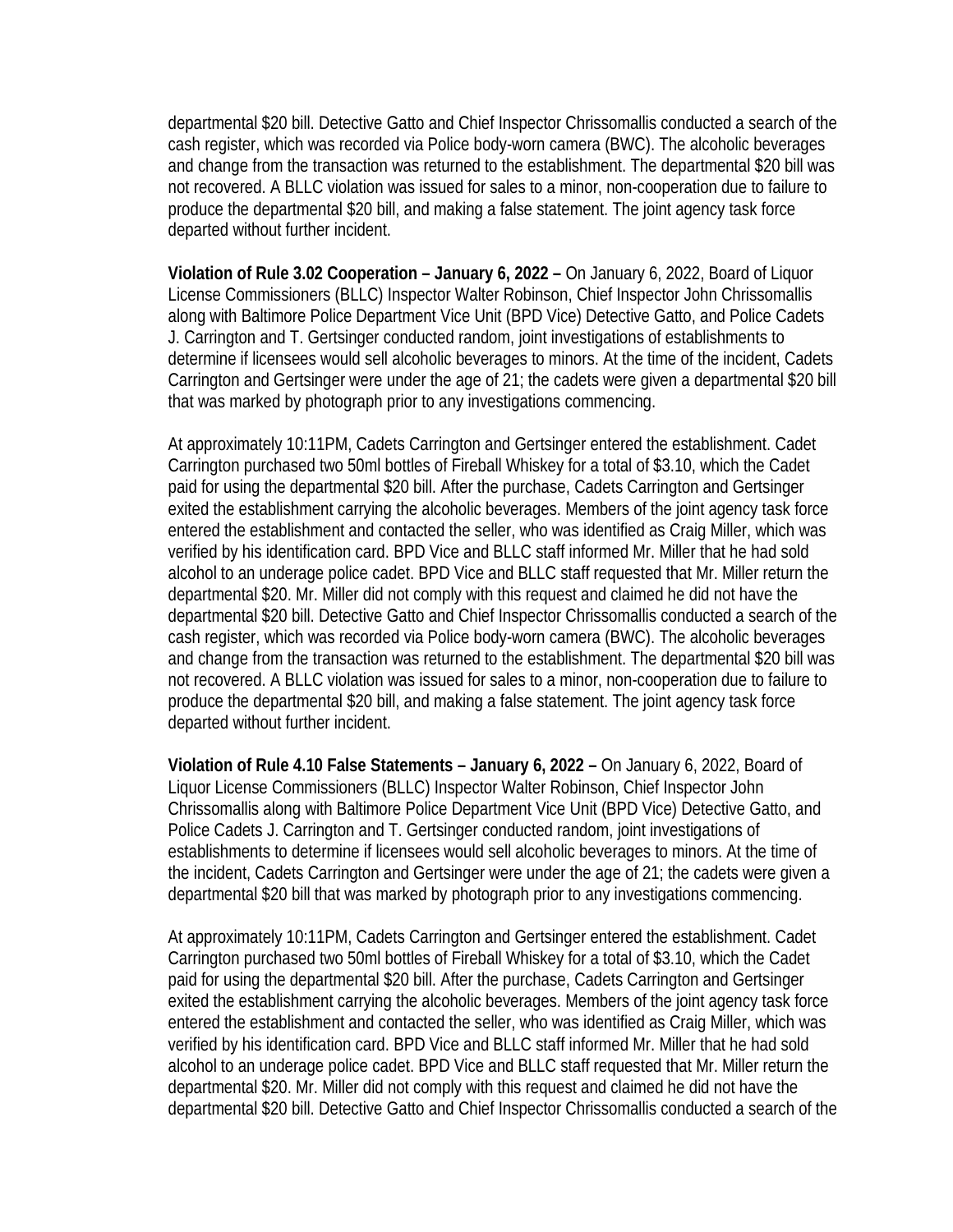cash register, which was recorded via Police body-worn camera (BWC). The alcoholic beverages and change from the transaction was returned to the establishment. The departmental \$20 bill was not recovered. A BLLC violation was issued for sales to a minor, non-cooperation due to failure to produce the departmental \$20 bill, and making a false statement. The joint agency task force departed without further incident.

- **3. Yoon Woo Kim, Young Ye Kim, and Kyu Y. So, A & P Liquors, Inc., T/a No Rush Liquors, 825 Poplar Grove Street –** Class "D" Beer, Wine & Liquor License – **Violation of Rule 4.01(a) Sales to Minors – April 7, 2022 –** On April 7, 2022 Board of Liquor License Commissioners (BLLC) Inspector Cindy Tudhope and Inspector Walter Robinson along with Baltimore Police Department Vice Unit (BPD Vice) Detectives Gatto and Lebrun conducted random, joint investigations of establishments to determine if licensees would sell alcoholic beverages to minors. Working as minors were Cadets J. Carrington and D. Randall, who at the time of the incident were both under the age of 21. Prior to the incident, a departmental \$20 bill was "marked" for identification via photograph to be traced as the cash used to make a purchase. At approximately 8:45pm, the two Cadets entered the establishment. The cadets successfully purchased two (2) 100ml bottles of 1800 Silver Tequila for a total of \$7.00 and used the marked \$20 bill to make the purchase. Upon receiving the alcoholic beverages, the Cadets notified BLLC staff and BPD Vice detectives of the sale. Staff from the BLLC and BPD Vice then entered the establishment and contacted the operator/server, who was identified as Tomas Kim, verified by his driver's license. BLLC and BPD Vice staff informed Mr. Kim that he had sold alcohol to minor police cadets. The alcoholic beverages and the change from the transaction were returned to the establishment and the departmental \$20 bill was recovered. A BLLC violation was issued to the establishment for the sale to a minor.
- **4. Deneen Gordon and Monica Truesdale, DMT Enterprises, Inc., T/a Garrison Lounge, 3403-05 Clifton Avenue –** Class "BD7" Beer, Wine & Liquor License – **Violation of Rule 4.01(a) Sales to Minors – April 7, 2022 –** On April 7, 2022 Board of Liquor License Commissioners (BLLC) Inspector Cindy Tudhope and Inspector Walter Robinson along with Baltimore Police Department Vice Unit (BPD Vice) Detectives Gatto and Lebrun conducted random, joint investigations of establishments to determine if licensees would sell alcoholic beverages to minors. Working as minors were Cadets J. Carrington and D. Randall, who at the time of the incident were both under the age of 21. Prior to the incident, a departmental \$20 bill was "marked" for identification via photograph to be traced as the cash used to make a purchase. At approximately 9:05pm, the two Cadets entered the establishment. The cadets successfully purchased two (2) 50ml bottles of New Amsterdam Pink Whitney Vodka for a total of \$2.16 and used the marked \$20 bill to make the purchase. Upon receiving the alcoholic beverages, the Cadets notified BLLC staff and BPD Vice detectives of the sale. Staff from the BLLC and BPD Vice then entered the establishment and contacted the operator/server, who was identified as Michelle West, verified by her identification card. BLLC and BPD Vice staff informed Ms. West that she had sold alcohol to minor police cadets. The alcoholic beverages and the change from the transaction were returned to the establishment and the departmental \$20 bill was recovered. A BLLC violation was issued to the establishment for the sale to a minor.
- **5. Ruchirabahen Parikh and Naima Pliva, Saruni, Inc., T/a Fireside North, 2201 W. North Avenue –** Class "BD7" Beer, Wine & Liquor License – **Violation of Rule 4.01(a) Sales to Minors – April 7, 2022 –** On April 7, 2022 Board of Liquor License Commissioners (BLLC) Inspector